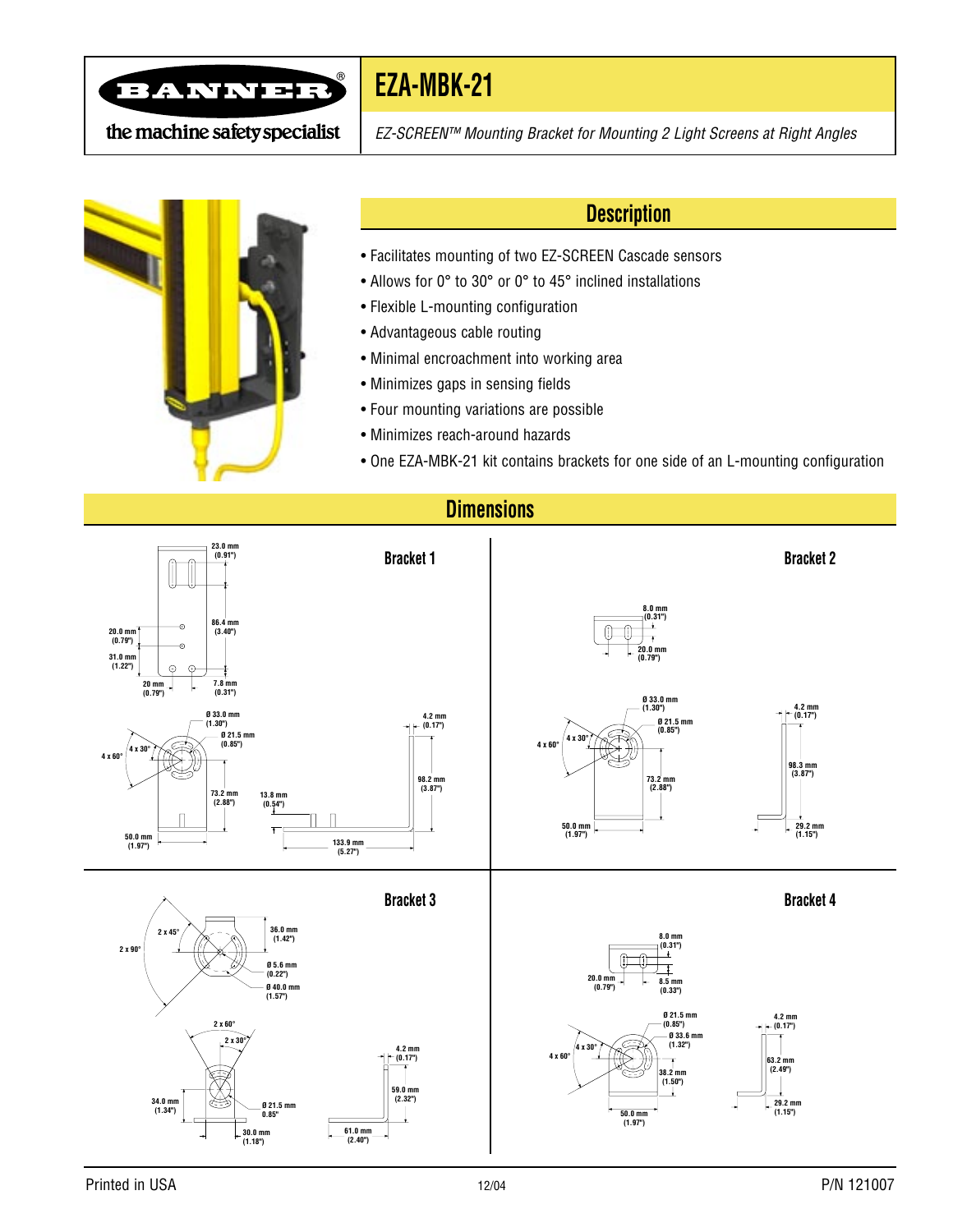# **EZA-MBK-21 – EZ-SCREEN™ Mounting Bracket**



| <b>Light Screen</b><br><b>Model</b> | <b>Sensor Housing</b><br>Length<br>L1 | Sensor #1                              |                                        | Sensor #2                              |                                        |
|-------------------------------------|---------------------------------------|----------------------------------------|----------------------------------------|----------------------------------------|----------------------------------------|
|                                     |                                       | <b>Mounting</b><br><b>Dimension L2</b> | <b>Mounting</b><br><b>Dimension L3</b> | <b>Mounting</b><br><b>Dimension L4</b> | <b>Mounting</b><br><b>Dimension L5</b> |
| <b>SLSC-300</b>                     | 372 mm (14.6")                        | 310 mm (12.2")                         | $280.8$ mm $(11.1^{\circ})$            | 424.7 mm (16.7")                       | $395.5$ mm $(15.6^{\circ})$            |
| <b>SLSC-450</b>                     | 522 mm (20.6")                        | 460 mm (18.1")                         | 430.8 mm (17.0")                       | 574.7 mm (22.6")                       | 545.5 mm (21.5")                       |
| <b>SLSC-600</b>                     | 671 mm (26.4")                        | 609 mm (24.0")                         | 579.8 mm (22.8")                       | 723.7 mm (28.5")                       | 694.5 mm (27.3")                       |
| <b>SLSC-750</b>                     | $821 \text{ mm} (32.3^{\circ})$       | 759 mm (29.9")                         | 729.8 mm (28.7")                       | 873.7 mm (34.4")                       | 844.5 mm (33.2")                       |
| <b>SLSC-900</b>                     | 971 mm (38.2")                        | 909 mm (35.8")                         | $879.8$ mm $(34.6^{\circ})$            | 1023.7 mm (40.3")                      | 994.5 mm (39.2")                       |
| <b>SLSC-1050</b>                    | 1120 mm $(44.1")$                     | 1058 mm $(41.7")$                      | 1028.8 mm $(40.5^{\circ})$             | 1172.7 mm $(46.2^{\circ})$             | 1143.5 mm (45.0")                      |
| <b>SLSC-1200</b>                    | 1270 mm (50.0")                       | 1208 mm (47.6")                        | 1178.8 mm (46.4")                      | 1322.7 mm (52.1")                      | 1293.5 mm (50.9")                      |
| <b>SLSC-1350</b>                    | 1420 mm (55.9")                       | 1358 mm (53.5")                        | 1328.8 mm (52.3")                      | 1472.7 mm (58.0")                      | 1443.5 mm (56.8")                      |
| <b>SLSC-1500</b>                    | 1569 mm (61.8")                       | 1507 mm (59.3")                        | 1477.8 mm (58.2")                      | 1621.7 mm (63.8")                      | 1592.5 mm (62.7")                      |
| <b>SLSC-1650</b>                    | 1719 mm (67.7")                       | 1657 mm (65.2")                        | 1627.8 mm (64.1")                      | 1771.7 mm (69.8")                      | 1742.5 mm (68.6")                      |
| <b>SLSC-1800</b>                    | 1869 mm (74.9")                       | 1807 mm $(71.1")$                      | 1777.8 mm (70.0")                      | 1921.7 mm (75.7")                      | 1892.5 mm (74.5")                      |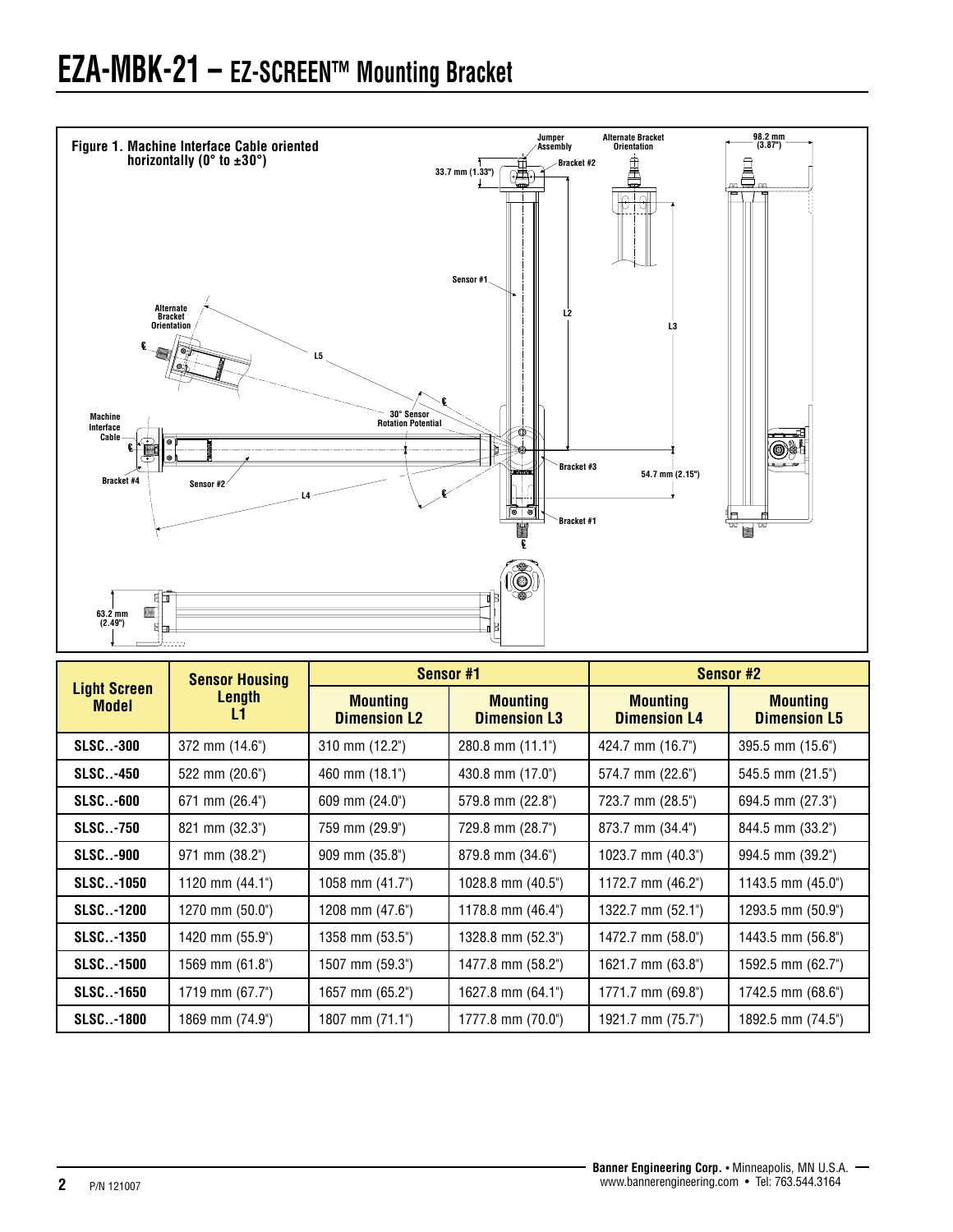### **EZA-MBK-21 – EZ-SCREEN™ Mounting Bracket**



| <b>Light Screen</b><br><b>Model</b> | <b>Sensor Housing</b><br>Length<br>L1 | Sensor #1                              |                                        | Sensor #2                              |                                        |
|-------------------------------------|---------------------------------------|----------------------------------------|----------------------------------------|----------------------------------------|----------------------------------------|
|                                     |                                       | <b>Mounting</b><br><b>Dimension L2</b> | <b>Mounting</b><br><b>Dimension L3</b> | <b>Mounting</b><br><b>Dimension L4</b> | <b>Mounting</b><br><b>Dimension L5</b> |
| <b>SLSC-300</b>                     | 372 mm (14.6")                        | $310 \text{ mm}$ (12.2")               | $280.8$ mm $(11.1^{\circ})$            | 424.7 mm (16.7")                       | 395.5 mm (15.6")                       |
| <b>SLSC-450</b>                     | 522 mm (20.6")                        | 460 mm (18.1")                         | 430.8 mm (17.0")                       | 574.7 mm (22.6")                       | 545.5 mm (21.5")                       |
| <b>SLSC-600</b>                     | 671 mm (26.4")                        | 609 mm (24.0")                         | 579.8 mm (22.8")                       | 723.7 mm (28.5")                       | 694.5 mm (27.3")                       |
| <b>SLSC-750</b>                     | $821 \text{ mm} (32.3^{\circ})$       | 759 mm (29.9")                         | 729.8 mm (28.7")                       | 873.7 mm (34.4")                       | 844.5 mm (33.2")                       |
| <b>SLSC-900</b>                     | 971 mm (38.2")                        | $909$ mm $(35.8^{\circ})$              | 879.8 mm (34.8")                       | 1023.7 mm (40.3")                      | 994.5 mm (39.2")                       |
| <b>SLSC-1050</b>                    | 1120 mm $(44.1")$                     | 1058 mm $(41.7")$                      | 1028.8 mm $(40.5^{\circ})$             | 1172.7 mm $(46.2^{\circ})$             | 1143.5 mm $(45.0^{\circ})$             |
| <b>SLSC-1200</b>                    | 1270 mm (50.0")                       | 1208 mm (47.6")                        | 1178.8 mm (46.4")                      | 1322.7 mm (52.1")                      | 1293.5 mm (50.9")                      |
| <b>SLSC-1350</b>                    | 1420 mm (55.9")                       | 1358 mm (53.5")                        | 1328.8 mm (52.3")                      | 1472.7 mm (58.0")                      | 1443.5 mm (56.8")                      |
| <b>SLSC-1500</b>                    | 1569 mm (61.8")                       | 1507 mm (59.3")                        | 1477.8 mm (58.2")                      | 1621.7 mm (63.8")                      | 1592.5 mm (62.7")                      |
| <b>SLSC-1650</b>                    | 1719 mm (67.7")                       | 1657 mm (65.2")                        | 1627.8 mm (64.1")                      | 1771.7 mm (69.8")                      | $1742.5$ mm $(68.6)$                   |
| <b>SLSC-1800</b>                    | 1869 mm (74.9")                       | 1807 mm (71.1")                        | 1777.8 mm (70.0")                      | 1921.7 mm (75.7")                      | 1892.5 mm (74.5")                      |